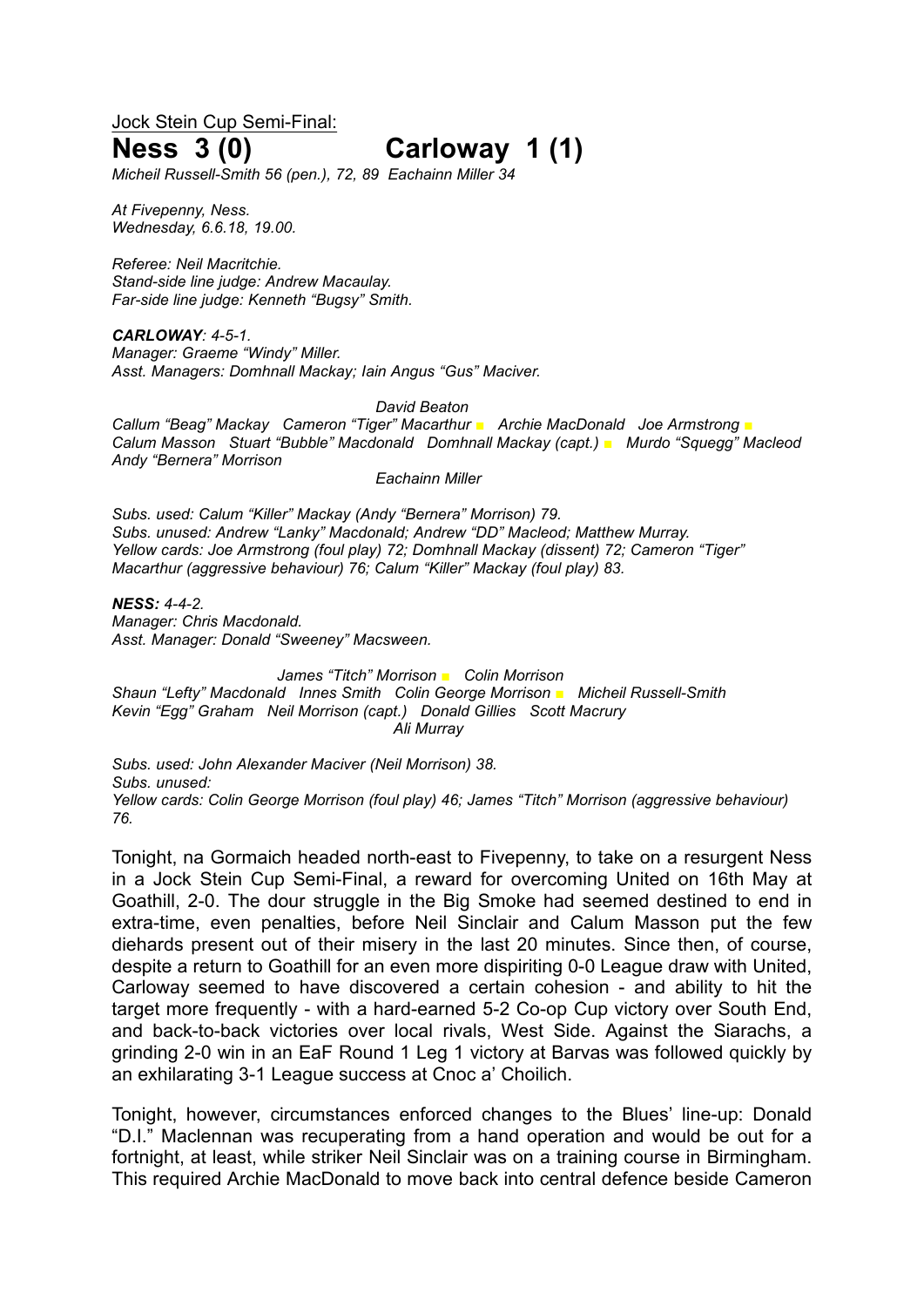"Tiger" Macarthur, while Eachainn Miller assumed the role of lone front man. Murdo "Squegg" Macleod and Andy "Bernera" Morrison then filled the vacancies in left midfield. The hosts, themselves, did not have their troubles to seek, with Jack Dunlop, Allan MacDonald, Justin Cupit, and Calum Vann all injured, and Iain Murdo Macleod, Ali "Bones", and Jack McCarroll unavailable. However, ex-West Side star, Colin George Morrison, and Scott Macrury were slotted in in midfield, and Kevin "Egg" Graham made an appearance in central defence beside Neil Morrison. The sides only met three times last season and featured resounding victories each time for the Blues, 6-2 here in the League last July, due to an Angus Grant hat-trick and Dan Crossley double; 4-1 in the return at Cnoc a' Choilich, and a 5-0 thrashing in the EaF Final at Garrabost in early August. Indeed, Ness had not defeated their visitors since 2012, though, ominously, this season they had won all five of their home games, scoring 21 goals, and only conceding twice.

Both sides began as if they had a train to catch, and in the immediate end-to-end clashes, Ness won a free-kick on the right edge of the Carloway box. However, Colin George's right-foot strike for goal took off and just missed the nearby social club. The visitors' first chance arrived in the 13th minute when a long Mackay throw-in midway within the Ness half on the Carloway right was back-headed on by Masson. Miller then raced in by the near post to touch the ball past Murray from 12 metres but Gillies managed to whip it away under pressure to his right, just in front of the goal-line.

From the eighteenth minute onwards, however, Carloway were lucky to survive a sustained period of home pressure: a Macrury corner on the Ness left flashed invitingly across the face of the Carloway goal, 12 metres out, with no takers, and the ball was then punted downfield by Armstrong from the opposite corner. Graham headed back strongly from the centre-line towards Russell-Smith on the right. On the touch-line, 20 metres from the bye-line, the playmaker doubled back and slipped a low, square ball in to Macrury, in the centre, just outside the box. His careful, inswinging left-footer seemed headed for Beaton's top-right hand corner, before the keeper, squinting into the sun, managed to touch it a foot over his own bar at the last minute. In quick succession, a further two corners ensued after a 'Titch" run on the left was crowded out, and then a Russell-Smith drive blocked, before the Blues were able to break forward. However, in the 27th minute, yet another "Titch" run, into the left of the Carloway half, saw him out-run the back-line to make 6 metres from the bye-line,12 metres outwards from goal. Nevertheless, Beaton reacted well, to block his low left-footer with his left leg and, even better, hold.

It was the 31st minute before Carloway threatened when Armstrong won the ball on the left centre-line, then came forward to supply a sublime Jimmy McIlroy inside the defender for Miller to race clear down the left to the bye-line. He checked, then sent in a right-foot cross which was headed out, but met on the volley by "Bubble", 16 metres from goal on the right. However, his right-footer sped a couple of metres outside the far post. Three minutes later "Bubble" supplied Miller in front of him, midway within the Niseach half, and he managed to surge leftwards away from Graham to make 22 metres from goal. Unfortunately, his low cut-back across the keeper was read well by Murray and knocked on with his out-stretched left leg for a corner on his left. From the corner came the breakthrough, however. Masson's corner was met by Mackay by the near post, and his glancing header bounced down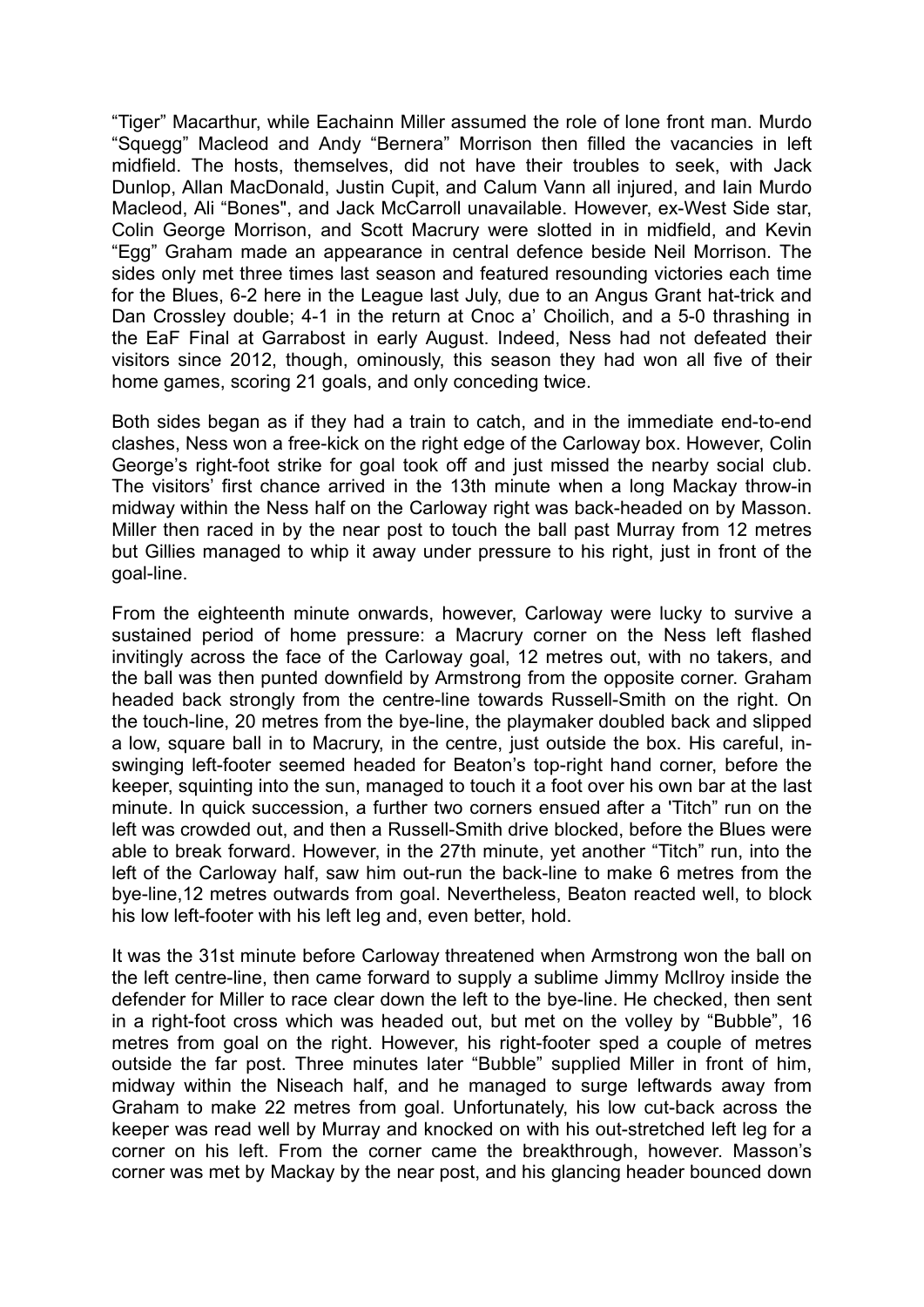and up sharply towards goal, but Murray reacted brilliantly to touch the ball with his left hand on to the underside of the bar. However, Miller was first to react to the loose ball and whipped it home from 6 metres (**0-1**).

Two minutes later the home side passed up an excellent opportunity to equalize when Russell-Brown supplied "Titch" from the right of his own half ahead of him to his left. Morrison took off like Carl Lewis, pursued vainly by Callum "Beag" the length of the Blues' half. Twelve metres from the bye-line he squared left to Colin George Morrison, coming in in the centre, but the striker didn't connect properly and Beaton was only too happy to drop on the trickling ball coming towards him. Three minutes later another chance went begging when Russell-Smith one-two'd with "Titch" down the left and surged into the left of the Carloway box, but Beaton was out sharply to beat away his attempted right-foot lob/shot from 16 metres.

## **Half-time: Ness 0 Carloway 1**

The main surprise at this point was that only one goal had been scored. It had been a hectic 45 minutes, with the Niseachs edging the chances, although Carloway's fewer chances had been more clear-cut. The pace didn't drop and in 51 minutes Carloway were denied again by a lightning reaction from Murray. "Tiger" won the ball within his own half in the centre and found Callum "Beag" with a glorious Frank de Boer, as he broke down the right touch-line. Mackay checked on 20 metres and slid across a square ball to an unmarked "Bubble" in the centre. The midfielder had time to line his shot up before firing a high right-footer to the keeper's right, but the big goalie immediately threw out a right hand to fist the ball away brilliantly to his right.

Five minutes later, however, the game was thrown wide open, when an enormous Murray kick-out straight down the field was allowed to bounce high through the left of the Carloway defence. MacDonald could only touch it on with his head as "Titch" immediately gave chase, hotly pursued by Armstrong. Sixteen metres from goal, the players closed, "Titch" went down, and the line judge flagged. The referee didn't hesitate; nor did Russell-Smith as he hammered the ball high and straight over the diving Beaton who chose left (**1-1**).

In 65 minutes a Masson corner from the right was met by Maciver by the near post but the young defender sliced the ball badly, straight up and back over his head, where Mackay met it high, 12 metres out, and headed it downwards towards goal. "Bubble" touched it leftwards but "Bernera" was unable to reach it as it crept outside the far post. Seven minutes later the captain was the villain as he brought down Russell-Smith, 22 metres out, as the Niseach moved across the Carloway half rightwards. The young star got up and sent the most exquisite of right-foot free-kicks over the wall and curling high inside Beaton's right-hand post (**2-1**). An absolute peach!

Four minutes later Russell-Smith was unable to repeat the feat with a second freekick from roughly the same position but as the clock ran down, an increasingly desperate Carloway managed to surge down the left in 86 minutes. A Masson throw-in from close to the corner flag came in to Archie MacDonald, 16 metres from goal, and he turned inwards to send a low left-footer across goal. Miller met it in the centre, but, under pressure from behind, was only able to flick it straight up and over